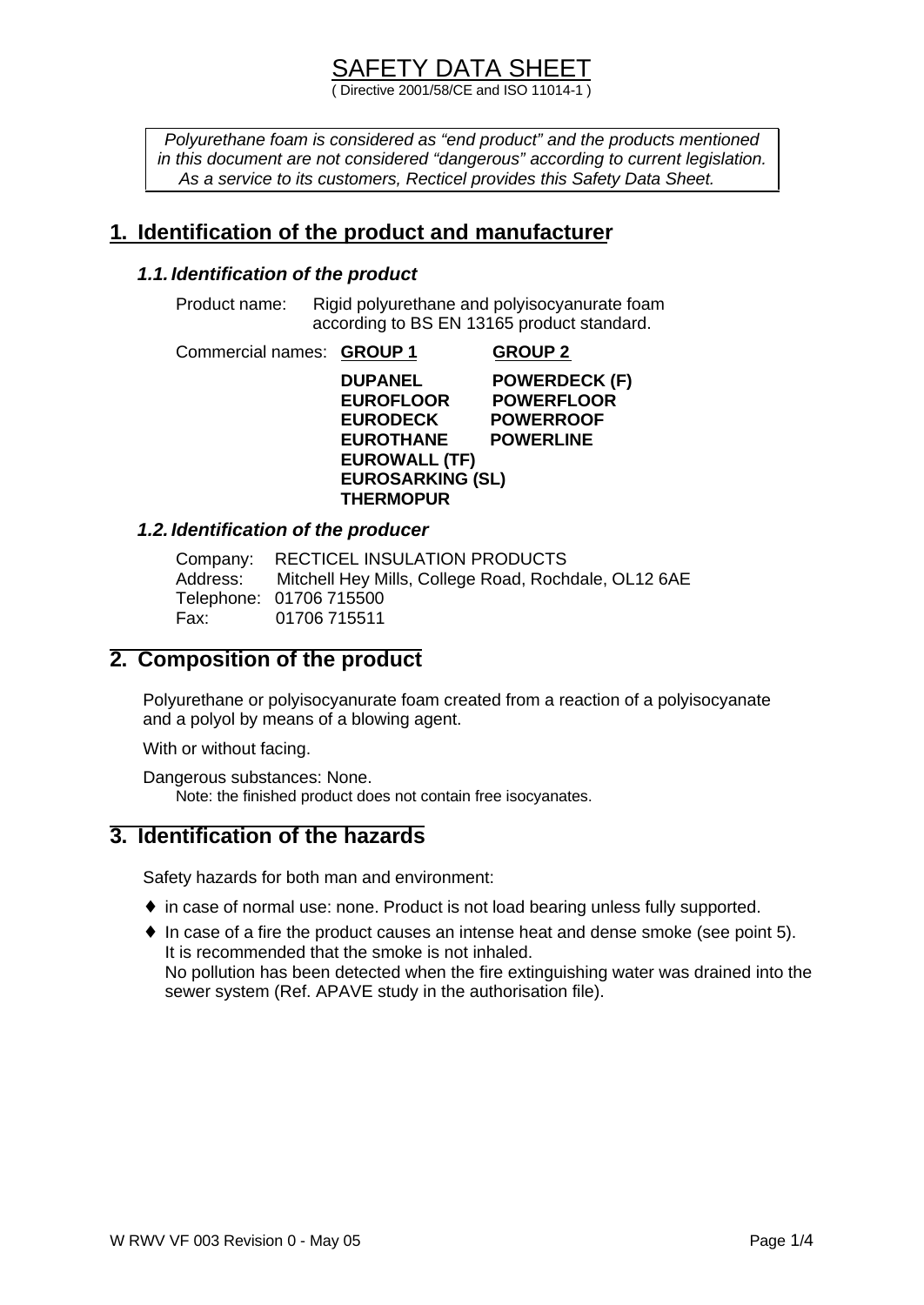# SAFETY DATA SHEET

( Directive 2001/58/CE and ISO 11014-1 )

#### **4. Safety measures in case of an emergency**

In case of inhalation of large amounts of dust during the production process:

- $\bullet$  bring the victim in the open air if he has difficulty breathing.
- $\bullet$  if the symptoms persist, consult a doctor.

In case of ingestion of the dust:

♦ drink large amounts of water and rinse the mouth thoroughly.

In case of contact with the eyes:

- ♦ rinse the eye thoroughly with clean water for approximately 10 min.
- ♦ if the symptoms persist, consult a doctor.

In case of cuts:

- $\bullet$  clean and disinfect the wound.
- ♦ if necessary, apply a bandage and consult a doctor.

### **5. Fire extinguishing methods**

Advised extinguishing media: water, dry powder.

In case of a fire, decomposition products like soot, carbon monoxide, carbon dioxide, gaseous hydrocarbons and products containing nitrogen may be generated. (note: HCN, being flammable, is often immediately destroyed at its formation).

Firefighters are advised to wear self contained breathing apparatus.

#### **6. Safety measures in case of accidental spillage of the product**

None: the product is solid, compact and not dangerous.

#### **7. Safety precautions for handling and storage**

#### *7.1. Handling*

For handling aluminium faced boards, it is recommended to use protective gloves to avoid cuts.

Do not expose the product to fire or any heat source for a long period of time.

In case of intense production activity, large amounts of dust may be created. It is advised to install proper local ventilation/dust extraction. Dust bags must be stored at a convenient and accessible place.

#### *7.2. Storage*

Store away from heat sources (electrical heater, cigarettes, …), on a dry and level surface.

Avoid storing the product in the same room as flammable materials. Provide adequate ventilation to the storage area.

Packing materials: plastic film, wood and/or off-cuts of the product.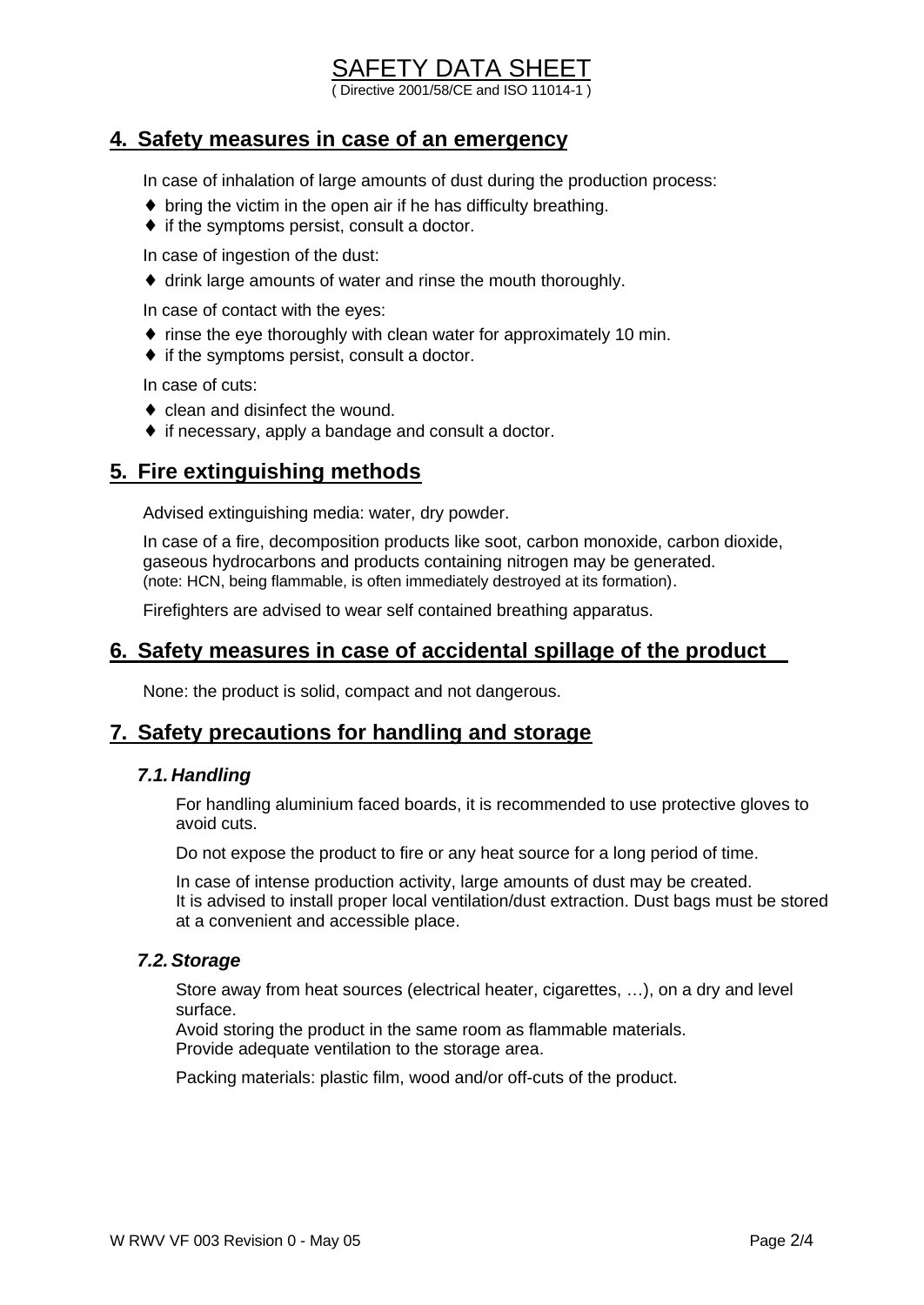# SAFETY DATA SHEET

( Directive 2001/58/CE and ISO 11014-1 )

## **8. Control procedures in case of exposure Characteristics of the personal protective equipment**

#### *8.1.General Measures*

Avoid contact or keep away from any heat source (smoking ban). In case of intense production activity it is advised that a proper dust exhaust system be installed.

#### *8.2.Personal Protective Equipment*

Protection of the respiratorial system (in case of intense production and without an exhaust system): it is advised to wear a mask.

Eye protection: it is advised to wear safety glasses (in case of production), or sunglasses (in case of installing aluminium faced products in sunny weather).

Hand protection: it is advised to wear protective gloves (in case of production and/ or handling aluminium faced products).

# **9. Physical-chemical characteristics**

- ♦ Appearance: solid
- ♦ Colour: cream (or other if coloured) facings in different types/colours are possible ♦ Smell: none • Core density:  $30 \text{ to } 40 \text{ kg/m}^3$  (at 20 $^{\circ}$ C and depending on the thickness) ♦ Auto ignition temperature: Group 1 : > 300°C Group 2 : > 500 °C ♦ Risk of explosion: not applicable (except for dust particles floating in the air, see point 8)

### **10. Stability and responsive ability of the product**

The product is stable in normal application conditions.

- ♦ Conditions that must be avoided: long term contact or proximity of a heat source.
- ♦ Materials that must be avoided: None in case the product is handled according to technical documentation and agréments of the product. When in doubt, please contact RECTICEL first.
- ♦ Dangerous decomposition products: None

### **11. Toxicological data**

The product is not toxic according to the current legislation.

- Inhalation: no known toxic risk.
- ◆ Ingestion: no known toxic risk.
- ◆ Contact with the skin: no known toxic risk.
- ◆ Contact with the eyes: no known toxic risk.